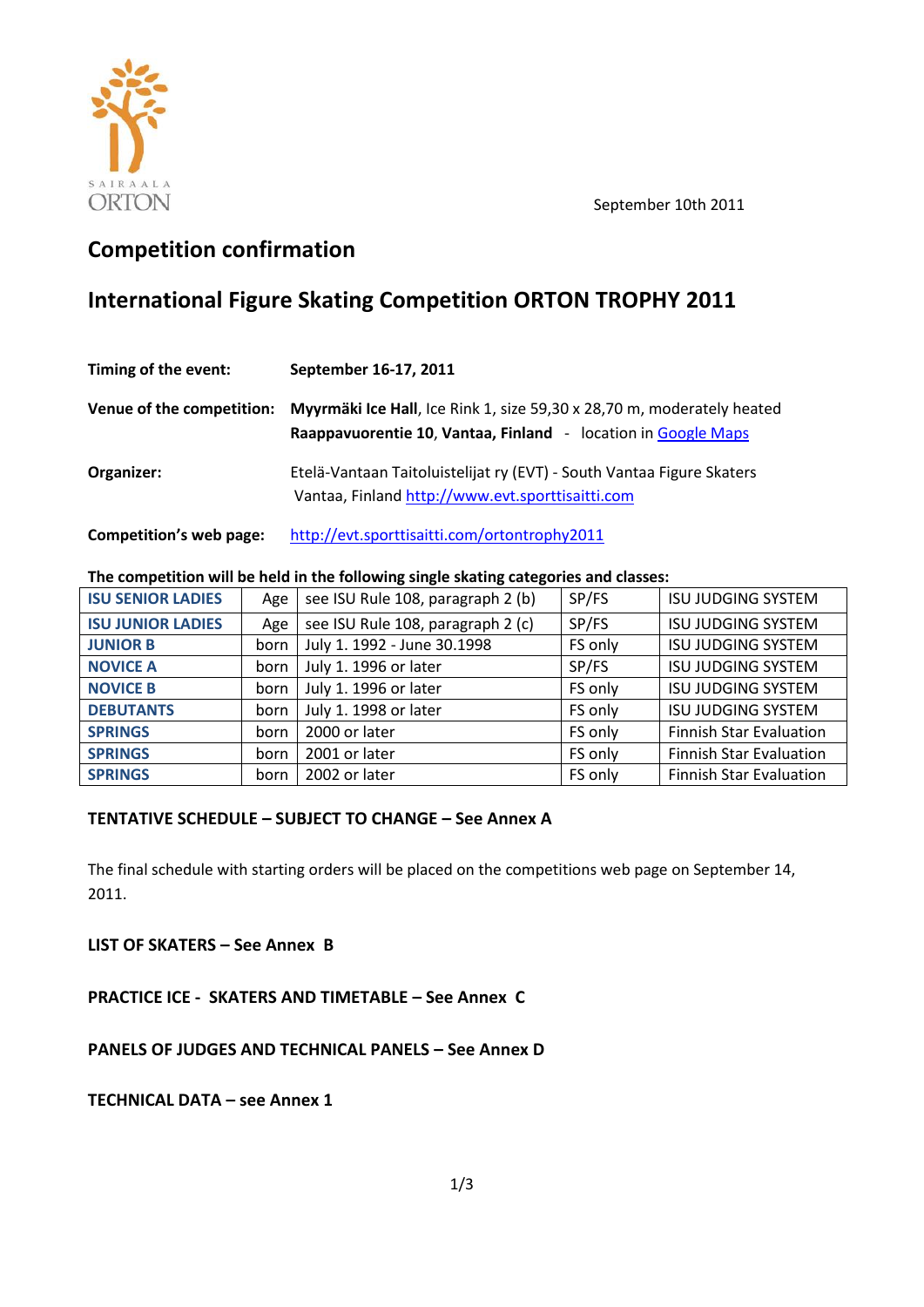## **DRAWS**

.<br>. The official draw will be held at Ice Rink, on **September 12, 2011 17.00** and the result will be published on the web page of the competition on **September 13, 2011**.

Free Skating draws of the series with both Short Program and Free Skating shall be held at the Ice Rink on Friday September 16th after the results of Short Programs are available.

### **PRACTICE ICE**

Practice ice is **for the competitors who had indicated in the Entry Form their desire to participate the practice ice.** No program music will be played on practice ice time. **Practice fee is 15 €/20 minutes.**  Practice schedule and groups will be posted on competition's website.

#### **ENTRY FEE**

- Categories with Finnish Star-evaluation 55  $\epsilon$
- Categories with ISU evaluation one day 70  $\epsilon$
- Categories with ISU evaluation two days 85  $\epsilon$

**The entry fee** must be duly paid by **September 8, 2011** to the following bank account:

| SWIFT/BIC:                | <b>HFLSFIHH</b>    | (Aktia Bank plc, Helsinki, Finland)                             |
|---------------------------|--------------------|-----------------------------------------------------------------|
| <b>Bank account IBAN:</b> | FI5840550010089353 |                                                                 |
| in favour of:             |                    | Etelä-Vantaan Taitoluistelijat (or South Vantaa Figure Skaters) |

We kindly ask the clubs to make **one payment transaction for all its skaters**.

In case a skater has been entered in the competition, but cannot participate, she/he can be replaced by another skater in the same category and class **before the draw but not after**. Participating teams shall inform of any changes in their team without undue delay by e-mailing [ortontrophy@gmail.com.](mailto:ortontrophy@gmail.com)

Entry fees are not refunded, with the exception of cancellations verified by a medical certificate.

## **JUDGING**

The Finnish star evaluation system will be used in Springs categories. In other categories skaters are judged using the ISU judging system.

In the Finnish star evaluation system skaters will be given stars from different technical elements and presentation components.

The Organizer will invite the judges and other officials and pay their expenses. Composition and manning of the panel of judges, technical panel and other officials shall be determined and appointed by the Organizer and will not necessarily meet the requirements of National Figure Skating Federations, e.g. NISA, for ranking or qualifying purposes from time to time.

## **MUSIC**

Music must be provided on CD (no CD-RW-s or DVD-s). The CD's equipped with the full name of the competitor, club and category must be submitted to the Organizer's desk before the relevant event and